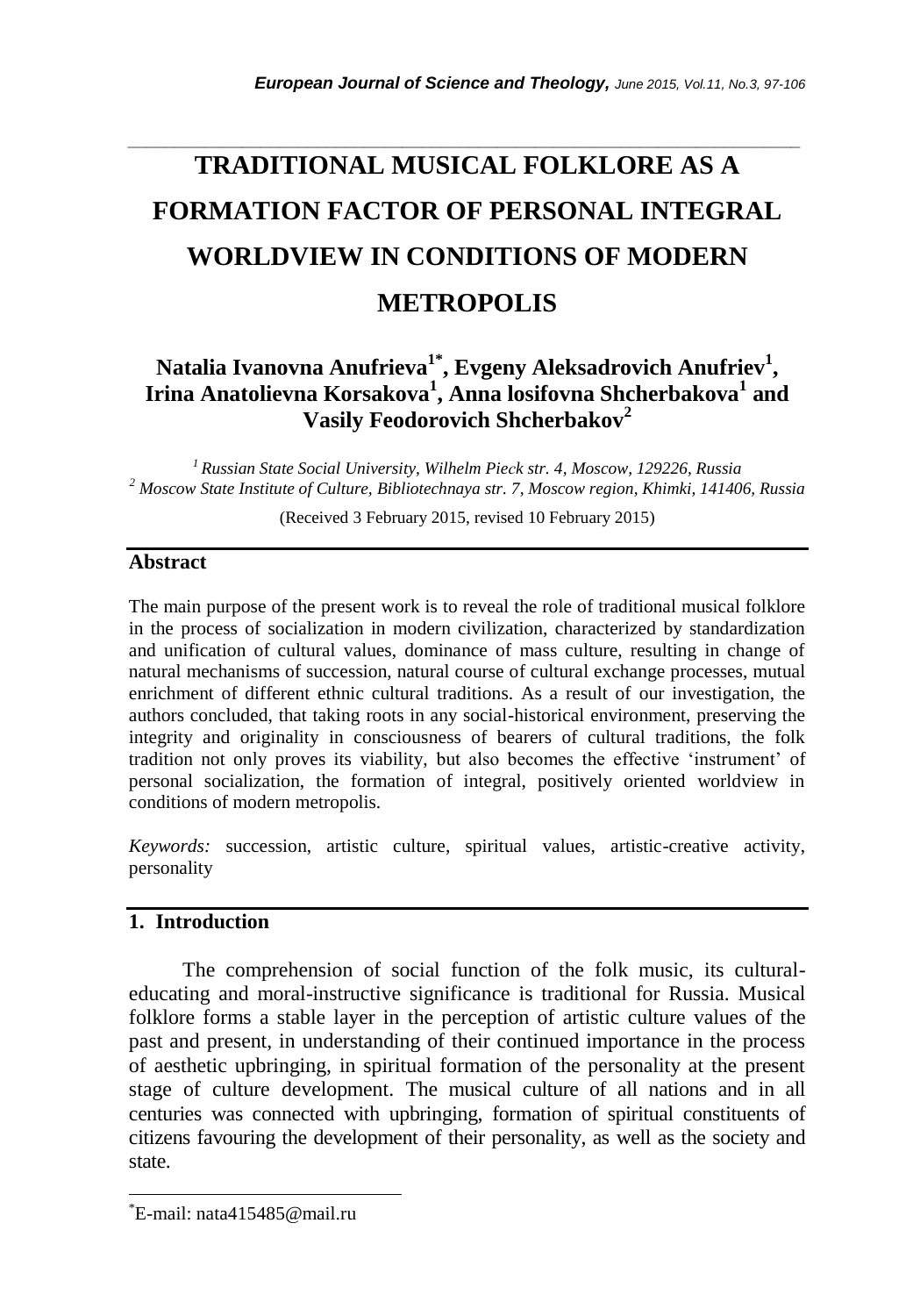Hence, it follows that, the unique ability of folk music, which lies in synthesizing of achievements of universal human artistic experience and its turning into personal experience, provides an opportunity to implement the adequate forms of artistic creativity, participating in this process. Outgrowing from the intonations of vivid and free folk speech, from the atmosphere of holiday or hopeless grief, as an organic unity of poetic image and its verbal expression, the traditional musical folklore presents a collective nationwide creativity, handing down from generation to generation, an organic part of folk soul and folk life.

The investigations of modern philosophers and culture experts constantly underline the necessity to refer to the deep layers of folk culture, to that artistic experience, which is required for modernity, as it allows taking a fresh look at the modified system of values, understanding, what is true in them, and what just blinds with phony glitz [1].

In conditions of multi-national metropolis, such as Moscow, the folklore is a basis of international communication, as each ethnos has an indefeasible right to preserve and develop its culture, which, on the one hand, acts as the main factor of originality, and, on the other hand, as an integral part of panhuman nature. It conditions the phenomenon of ethnocultural tolerance, studied today in the context of cultures' dialogue and intercultural communication [2]. A folk musical tradition has the functions of establishment spiritual communication and spiritual-integrative potential. It actively influences on human consciousness, improves social relations of a person with the world, with the other people, and, mainly, transforms social-historical practice in whole.

Today, it is obvious, that the succession of historical epochs and human generations is conditioned by not only material production, making up its basis, but also by the spiritual-cultural factors. The attitude of modern person to the world - the world outlook, the world perception, the worldview - presupposes spiritual dimensions of his existence, the level of spiritual maturity. One of the factors, determining the level of developed world outlook judgments, believes, orientations, is the constant drive to preserve and inherit the values, accumulated by the previous generations.

Therefore, the scientific comprehension of the special role of folk musical art in the system of spiritual culture becomes more and more urgent and relevant, as well as the recognition of inner potencies of the folk music, productively manifested in the development process of personal worldview, demands, ideals and way of life. V.V. Bychkov notes, that "the humanity felt the danger of its conflict existence in the Universe not nearly today, and it started to create the Culture from antiquity, as the leading medium to overcome the initial conflict intensity of the person on two main pillars - religion and art, essentially, although subconsciously at the beginning, aimed at harmonization of human relations with all components of the Universe" [3].

Modern investigations, devoted to revelation of the place of folk traditions in the system of world culture, mainly deal with mutual contacts and categorial status of different types of culture. Special attention is attracted to the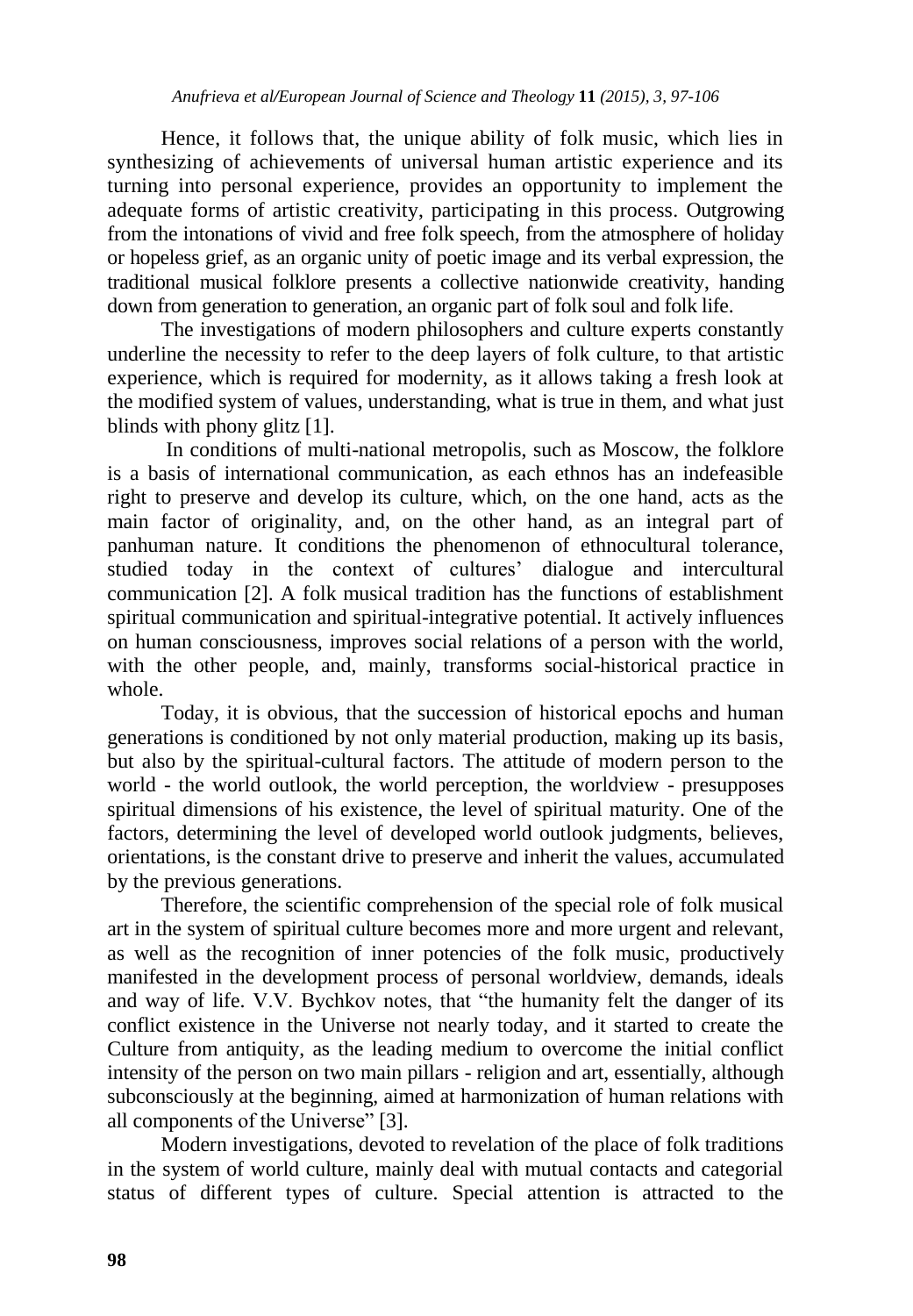investigations, where the tradition is studied in the context of values collision in the era of globalization and search of ways to overcome this phenomenon by means of cultural-heuristic approach, according to which it is necessary to "understand something national, as a special talent of vision", defining its angle of aspect [4].

Such understanding, in the opinion of G.D. Gachev, provides an opportunity to "present mutual complementarity", to comprehend cultural diversity, as "the division of historical and cultural labour between countries and nations" [5]. It provides the investigator with an opportunity to interpret "national world and mind as an instrument with special tone quality in the symphony orchestra of the humanity, and to demonstrate a rich spectrum in the property of modern civilization of the Earth" [5]. Folk musical tradition carefully preserves this "unique" tone quality, however, in order to "hear" it today, it is necessary to make great efforts.

Presenting a collective memory, the folk culture is always connected with the past. It implies the preservation of the previous spiritual experience, its creative rethinking in the process of further cultural development. It involves the exchange of new information, hypothesis and suggestions in the context of research methodology, the discussion of different problems and attainment of common understanding, mutual formation and distribution of theoretical bases of folk artistic culture.

That is why, at modern stage of this problem study, it is historically regular and greatly significant to come out to the wide context of spiritual life activity of the society, where the folk artistic culture interacts with the other forms of spiritual culture, with the system of humanitarian knowledge in whole. Taking into consideration the above mentioned, it is purposeful to investigate the constructive potential of the folk musical art in two aspects: as the original phenomenon of spiritual social culture and the effective factor to form the spiritual personal culture.

## **2. Procedure**

Handing down of spiritual values from generation to generation in modern society presupposes the following succession logics, what requires the use of synergetic approach, which M.S. Kagan characterizes as the development of system view on the world [6], necessary to comprehend the self-developing essence of culture. Keeping the past and accumulating the cultural values, the tradition bears the function of modern artistic phenomenon. That is why today "the Old Russian music constitutes one of the integral parts of the richest artistic heritage of the Old Rus, presenting the object of our competent pride" [6, p. 17].

The system analysis of culture development process shows, that the demand for spiritual comprehension of existence, its original values, accompanies a person throughout the whole history of culture development. Today, in Russia, whose socio-cultural space differs by diversity, inconsistency, multi-directionality of different social and cultural tendencies, experiencing the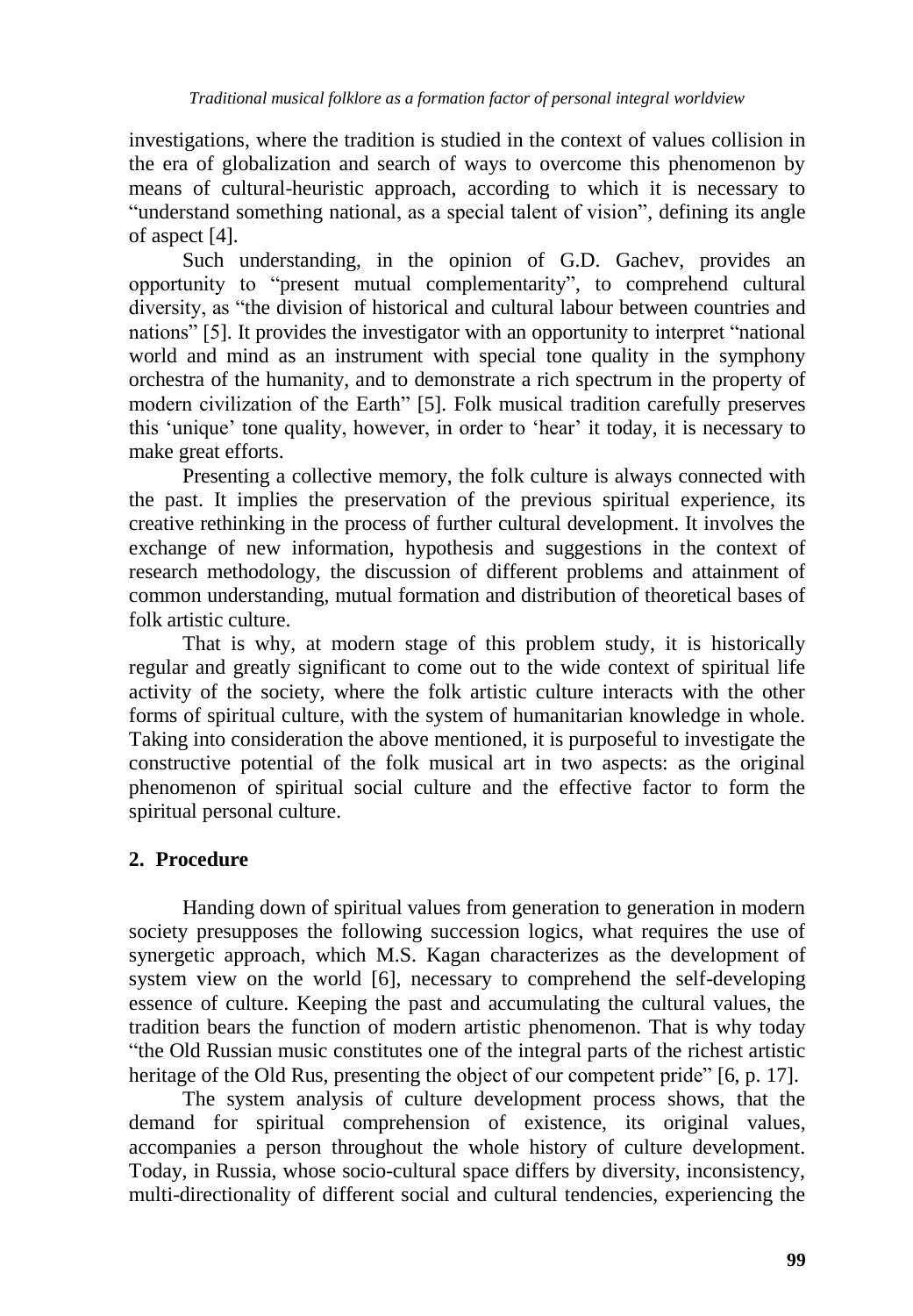transition period, the need in self-understanding, in creation of conditions to preserve and increase the spiritual potential of native culture is felt especially sharply.

It is necessary to agree, that "existing in the conditions of modern city with the developed informational system, with all the best, and, simultaneously with negative consequences of technological progress, overpopulation of living space and dissociation of people, frequently, we even do not suspect, that hereabout, there is absolutely another culture" [7], preserving however the centuries-old traditions in itself, those fundamental bases, on which the original native culture was built.

The analysis of scientific and historical sources in the sphere of traditional artistic culture provides an opportunity to trace the evolution of genres of the folk musical art from the initial typology and figurative basis, the devices of generalization, stylization, being elaborated for centuries, with rational use of facilities and materials [8]. The integrity of folk musical tradition, as an artistic system, is determined by the nature of artistic-creative activity, supported by age-old traditions of numerous generations. Folk song, instrumental, vocallyinstrumental art functions, mainly, in oral tradition 'from mouth to mouth', i.e. thanks to the skills of performers-originals [9].

National tradition, as well as any other one, meets the definite sociallyconditioned demand, it has its own purpose in specifically historical conditions. Studying the musical tradition, as an accumulator and translator of urgent, socially important worldview and moral values, as the means of their reproduction, the way of human communication, forming social ideals, provides an opportunity to present more adequately the cultural space of modern Russia [10]. Folk musical tradition articulates the problems of acquisition of socialcultural environment, being the unique socio-cultural mechanism, providing a person with the opportunity to state its individual existence in culture.

The  $XXI<sup>st</sup>$  century considers the musical culture, as a reality, which has a great impact on political, economic, social, ethnic, spiritual processes, and provides the effectiveness of artistic values creation in compliance with different spiritual demands of people. The study of folk music functioning mechanisms contributes to the "conservation" of cultural heritage, highest moral values and ideals of population, preservation of stability in the society. Fulfilling its constructive role, the folk musical tradition influences on the development of human individuality and on the formation of its personal spiritual culture.

The study of mechanisms, how the folk music influences on the formation process of personal worldview in the conditions of modern metropolis, is based on the conviction, that all constituents of folk culture are based on "special worldview, the integral view about world structure" [7, p. 20]. This integral world picture concentrates the cultural heritage of nation, the highest moral values and ideals. Despite this conviction, there are frequent doubts, if these meanings and values are necessary for our contemporary, living in the XXI<sup>st</sup>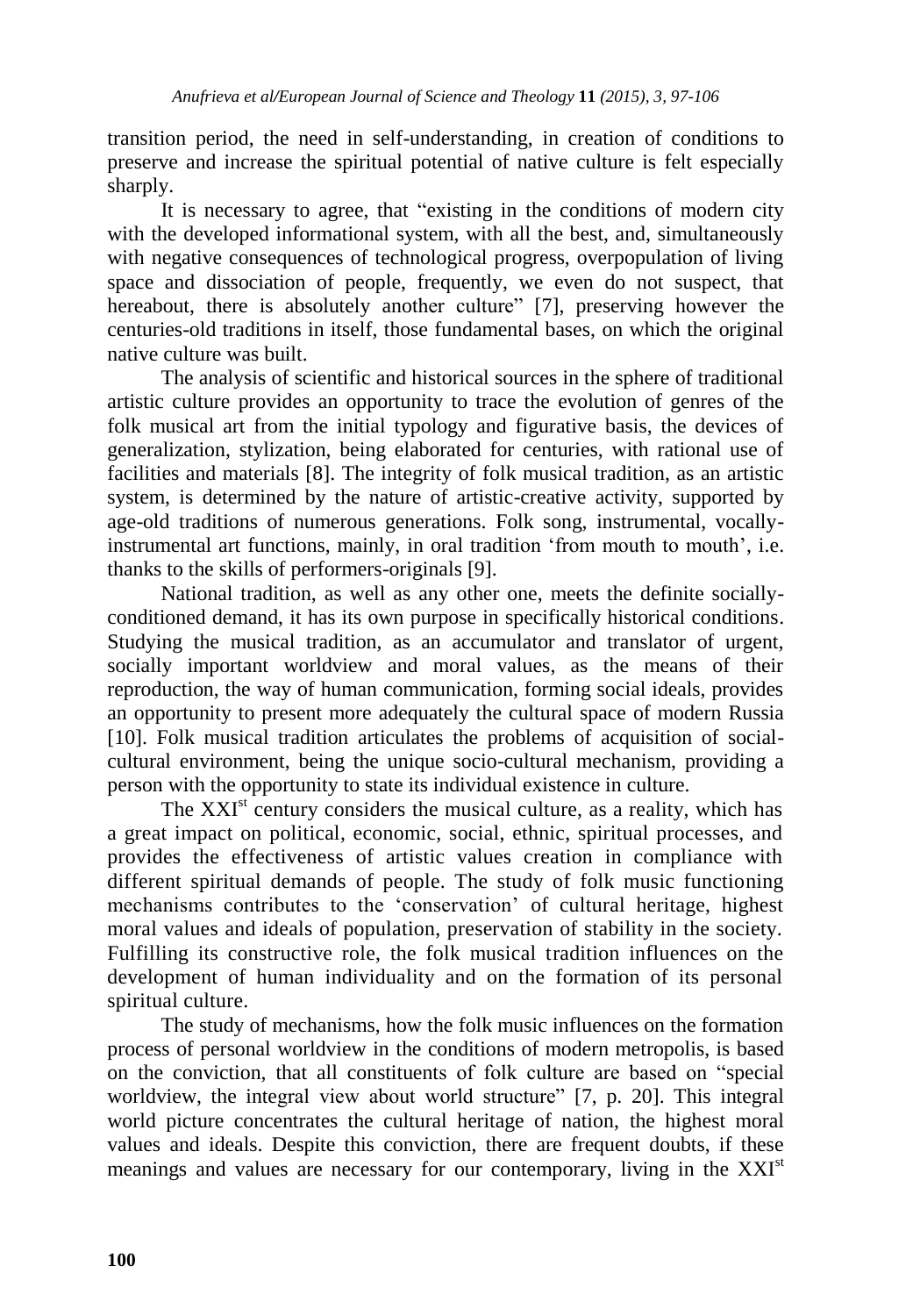century. Are they relevant and significant today so far? Do they really contribute to preservation of stability in the society?

In real life, we meet a lot of people, quite successful and prosperous, for whom the folk tradition in whole and the musical tradition in particular is something absolutely forgotten, not relating to their life and activity. We used to put forward the statement, as an axiom, according to which, it is impossible to feel confident about the future without reference to the past, proving it by the fact, that the traditional musical culture involves the complex of national images of the world, national mentality, its festive-ceremonial and family-everyday traditions, ethnic stereotypes of behaviour in natural environment and in socium, artistic merit of nation and ethnic forms of their existence, reservations and translations.

The resident of the modern metropolis needs these family-everyday traditions today; he needs the ethnic stereotypes of behaviour? Maybe, on the contrary, they disrupt him, referring to those values, which are hopeless out of fashion? It is not simple to answer these questions, but it is necessary to do this, because only then it is a fair assumption to say, that the folk musical tradition presents that unexpired source, from which not only our contemporary, but also future generations will draw "the life-giving water", presenting the "remedy" for many social diseases. Such as aggression, subtraction, the feeling of instability and variability, are resulting in destruction [11].

Every day and hour, not only the mass media, but, unfortunately, the personal experience, remind us of the extent of violence, which has become of monstrous sizes. This experience makes us doubt, that the folk musical tradition can withstand the ever-increasing level of aggression. Repeatedly, we ask ourselves, what message it bears to the resident of modern metropolis. The search for answers to this and many other questions, connected with the revelation of the role of folk musical tradition in formation of personal worldview, requires the study of development problems of folk art, organically involved into the Cultural philosophy, Culturology, Musical aesthetics, Historiography, Sociology, Ethnography, Ethnomusicology, Ethnopedagogics and others. At that, there is an acute demand in exchange of new information, hypothesis and suggestions in the sphere of research methodology, discussion of different questions and attainment of common understanding, mutual formation and distribution of theoretical bases of folk artistic culture.

## **3. Discussion**

This demand is implemented in significant quantity of scientific discussions, dealing with the problem of preservation of folk musical tradition and the necessity to treat it as a factor for personal worldview formation in modern cultural space. It covers such problems, as scientific understanding of traditions of folk artistic culture, its peculiarities, as a social phenomenon, and underlines the need in deep theoretical evaluation of the role of folk artistic creativity in world cultural process [12].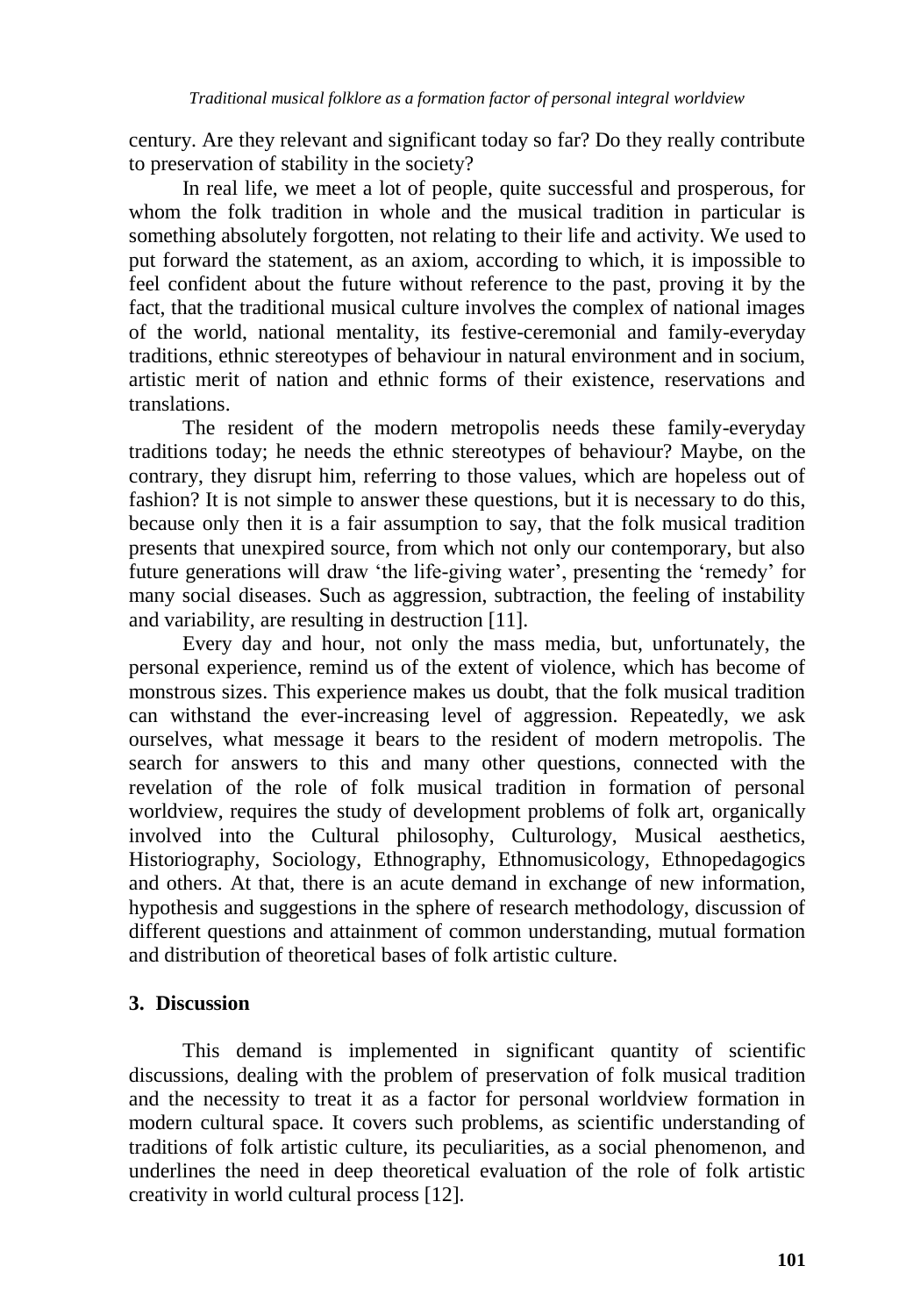The attitude of L.P. Saraeva is quite convincing; she considers the musical folklore in the aspect of its social-regulative content. The investigator proves, that the "phenomenon of regulative content of musical folklore is revealed in the normalization process of existence conformity to a plan, promoting the reproduction of traditions in different conditions of the existence of society and nation. This aspect is projected to the notion of integrity of sociocultural group." [13] Actually culturally-creative potential of folk music has a direct impact on the production of new or reconstruction of earlier existed forms of musical life, on the development of cultural environment.

Having the high aesthetic qualities, the traditional musical folklore provides a modern person with the possibility to keep the stability in varying sociocultural environment. That is why, continuing the idea of L.P. Saraeva, it becomes necessary to study possible formation ways of worldview principles of younger generation thinking, using the social-regulative potential of folk musical art, creating the specific environment for development of creative activity and personal fulfilment in social sphere.

It makes modern investigators to draw their attention to the necessity to create the artistic-educational models, where the significant role belongs to the folk musical tradition. The creation and implementation of such models presents a serious social, psychological and pedagogical task, the solution of which is required for social "recovery" of modern society, overcoming of existing negative tendencies. With all possible variability of such models, the main direction is determined by the fact, that the folk artistic culture creates the world picture in compliance with the development of different forms of human existence, renewal of spiritual experience.

It conditions the use of spiritual-practical approach, aimed at creation of artistic world picture, able to imprint and fix in the memory of our contemporary the image of human life at different stages of civilization development. This world picture shall trace a seamless connection with social practice, real human life. A starting point to provide a fruitful spiritual product is the production of proper spiritual-constructive potential, possessing the power of impact and transformation.

This task is successfully solved in the model of ethnic tolerance formation in teenagers, suggested by D.V. Kornev. He developed a program, the implementation of which results in the "increase of teenagers' interest to the acquisition of genre-style variety of folklore through inclusion to the traditional folk Russian culture" [14]. It is very important, that in the process of implementation of model, created by D.V. Kornev, the teenagers become involved to the process of artistic creativity, learn to play folk instruments (gusli, bagpipe, pipe, accordion), participate in ensembles of folk instruments, in choral collectives, begin to feel themselves an integral part of native culture.

In artistic-educational model, suggested by N.S. Yushchenko [15], the significant attention is also paid to the Russian folk musical tradition. The researcher considers the folk song creativity as a basis for family values, as an obligatory component of musical-aesthetic environment of modern person. The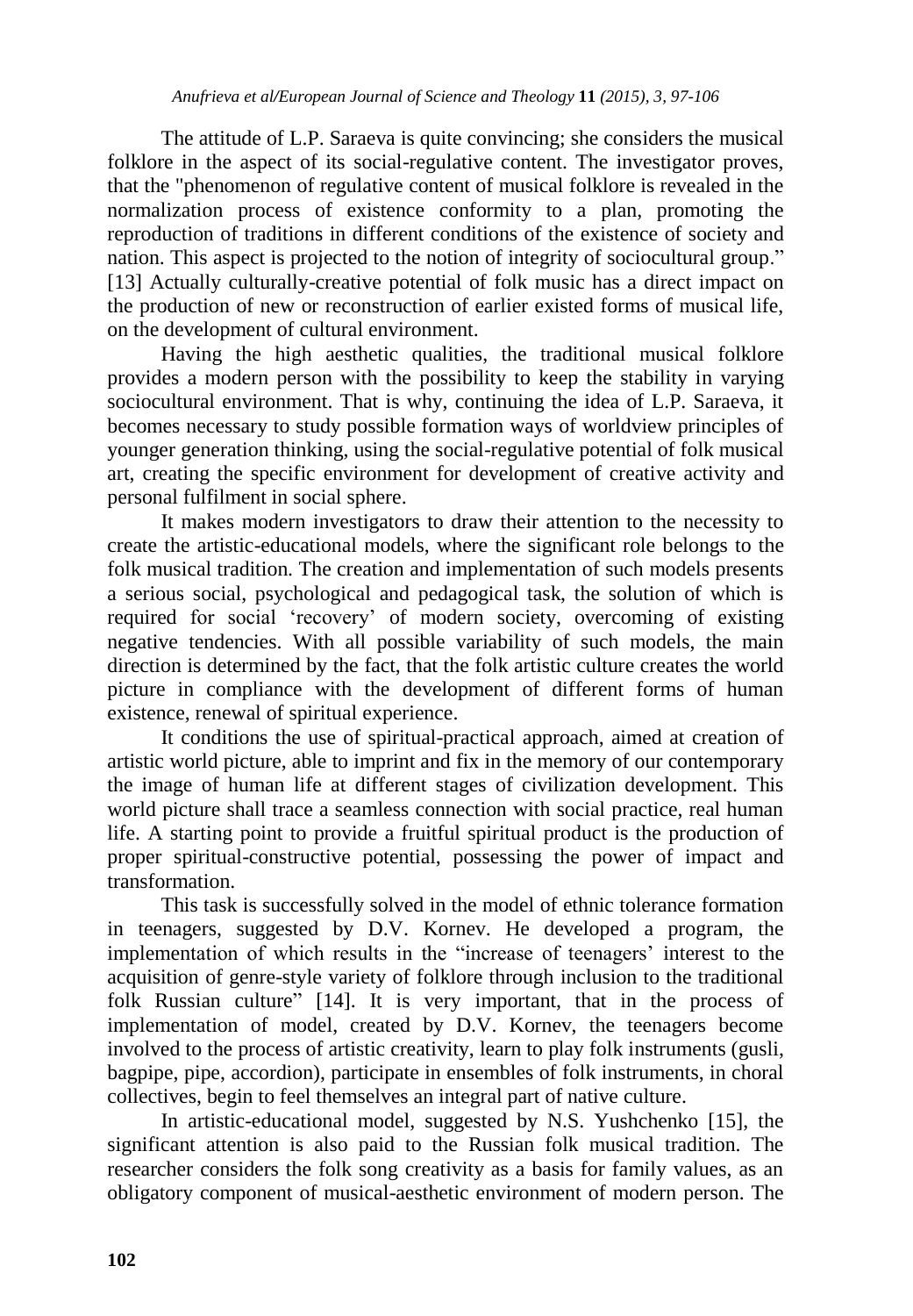researchers I.B. Ignatova and L.N. Sushkova [16] suggest the model of ethnocultural education, where the idea of project training is successfully implemented.

The worldview function, created on the basis of comprehension of folk music essence of the artistic-educational model lies in the students' broadening of horizon and systematization of knowledge in the sphere of folk artistic culture, their involvement to the process of artistic creativity, rise of the demand to communicate with folk musical tradition. It contributes to the formation of moral and aesthetic personal qualities, persuasions, beliefs, value judgments and to the determination of behavioural norms, rules, peculiar of the nation"s culture.

Creating the artistic-educational environment to acquire the active subjective position of students, it is necessary to determine the complex of pedagogical conditions, aimed at the support of the developed personal innovations, included to the components of students' worldview culture. It brings the personal meaning and worldview perspective for further life and activity, to fulfil the multichannel communication of folk and academic musical art, to protect and keep the musical monuments of national culture, popularization and promotion of moral ideals and artistic values of your nation.

The created artistic-educational models provide the young people with the opportunity to realize, that modern conditions of society development contribute to the production of new types and genres, interpret the traditions anew, approaching the folk art to life realias. They feel themselves as social subjects, not just individual personalities, but the participants of a special social community of people, who express and implement their interests in the sphere of spiritual culture. The community in this context shall be considered as a subject and bearer of special integral culture, possessing its own outlook, the way of its sign-symbolic presentation in one or another form of folklore and the trends of cultural practice, close to folklore, which frequently date back to the antiquity. Thanks to the creation and implementation of such models, a new, wider view on the evolution of cultural forms is formed, the genesis of scientific-innovative subcultures is considered in the cultural-civilizational context [17].

The discussions result in the understanding, that a myth, music and custom are inseparably connected with each other in the ancient culture of each nation. "Understanding the fundamental identity of music and myth is possible only in complex and integrative way, considering these phenomena in the field of categorial interaction of philosophy and art studies, providing the opportunity to determine the general ontological status of the considered phenomena, to reveal the expressive power of music to explain the myth essence, to correlate the mythological component of human consciousness and musical text." [18]

Philosophical understanding of essence of folk musical culture [15] shows, that from the moment of its origin and validation in cultural space, it presents the means, contributing to the integration of collective communities, the special means of aesthetic and spiritual communication. At the origins of native musical culture, the folk art was a peculiar initial language, promoted the spiritual exchange between past and present. The folk music was always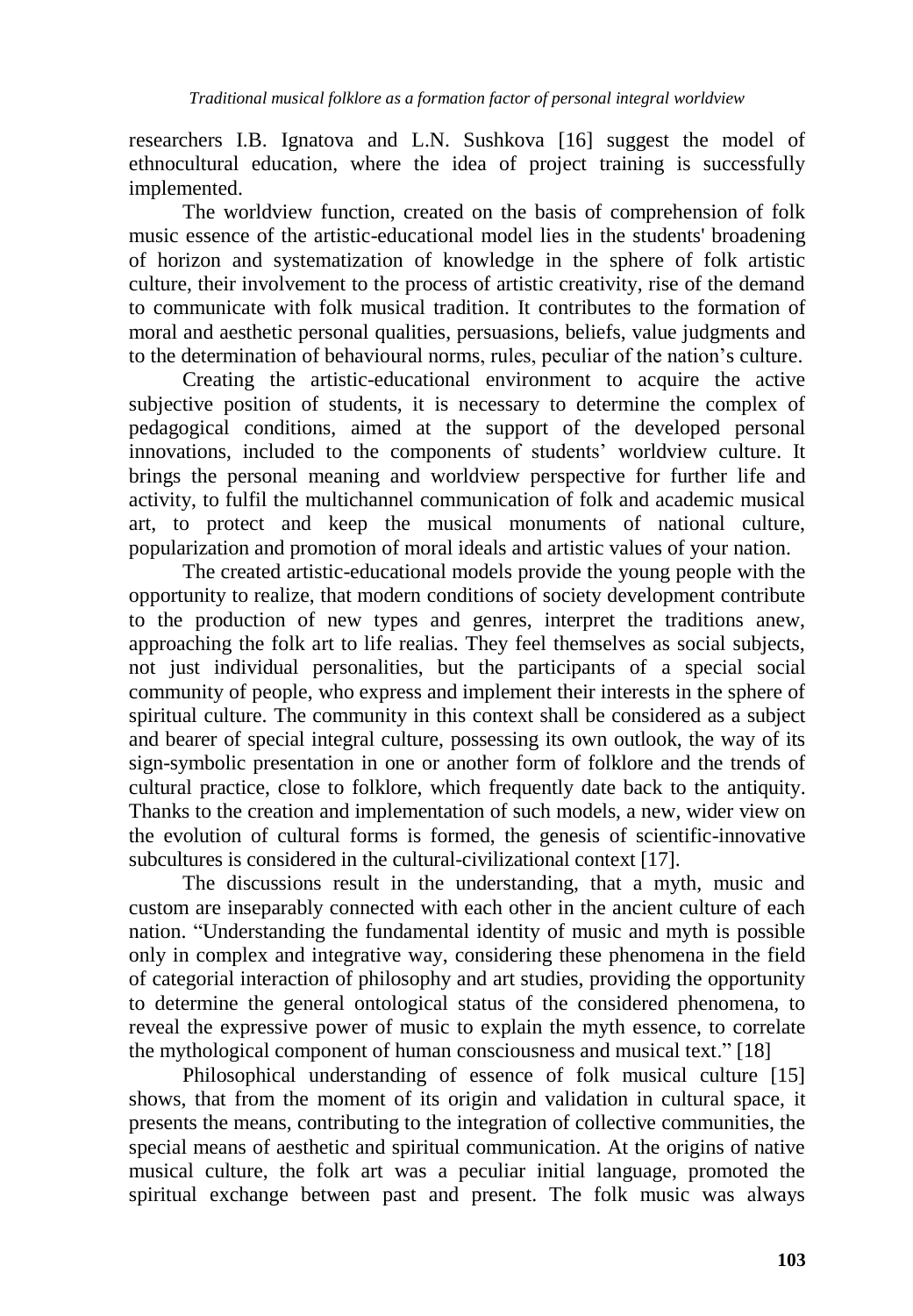included to the real life, as a bearer of meanings, system of values, cultural samples, aesthetic orientations and ways to transform the objective reality.

## **4. Conclusions**

Summarizing the executed investigation, it is possible to state for certain, that the folk music is a complex and peculiar artistic-aesthetic phenomenon. Throughout the millenniums, there was a gradual transformation of musical culture, as an objective process of human life activity, the way of his selfexpression, realization of existence through the relevant ritual and ceremonial forms of ethnos into the specific sphere of education and culture. Resorting to folk musical tradition provides an opportunity to understand, how our ancestors comprehended the essence of place and time, tried to cope with natural powers, how the rituals were formed and the special "sound code" [7] of folk musical culture was elaborated.

The same as culture in whole, the folk music, being semiotically heterogeneous, is interconnected not only with the other types of art, but also with different cultural spheres. Moreover, it begins a dialogue with them, exchanging its informational resources. The scientific works in the sphere of Sociology, Philosophy and Culturology provide an opportunity to comprehend the musical art theoretically, as a social-philosophical category and multi-aspect problem, as "the comprehension of music value, without which human existence is impossible, cannot be solved by only one sphere - Musicology, and it shall be fulfilled based on the philosophical idea and in union with it, as the music specificity is so unique, that it requires philosophical explanation of its essence and existence" [19].

Music has an access to such ideas-generalizations, "that are expressed in notions, referring to the dynamic side of social phenomena, to the traits of human character and society... Music always expresses the most important, typical traits of ideology of one or another social group." [20] Studying the folk musical culture in the context of philosophical-culturological categories, the modern scientists characterize it as the most fundamental, substantial and substrate notions about laws of development, phenomena, processes and connections, distinguished by the investigators of essential properties of culture, which present the basis for systematization of the studied cultural phenomena, as well as for development of methodology and methods of their cognition.

The folk musical culture has an ability to co-opt musical traditions of all sociocultural layers of the society. The pieces of folk musical creativity, recording the time of their creation, turn out to be able to go far beyond their time, they become understandable and close to the people of other epochs and cultures. They allow getting to know about feelings and ambitions, dreams and hopes of millions of people, living long before we were born, and, consequently, provide us with an opportunity to feel our own place in inseparable chain of historical events, to comprehend deeper the responsibility before the future generations, the meaning of life and human merit.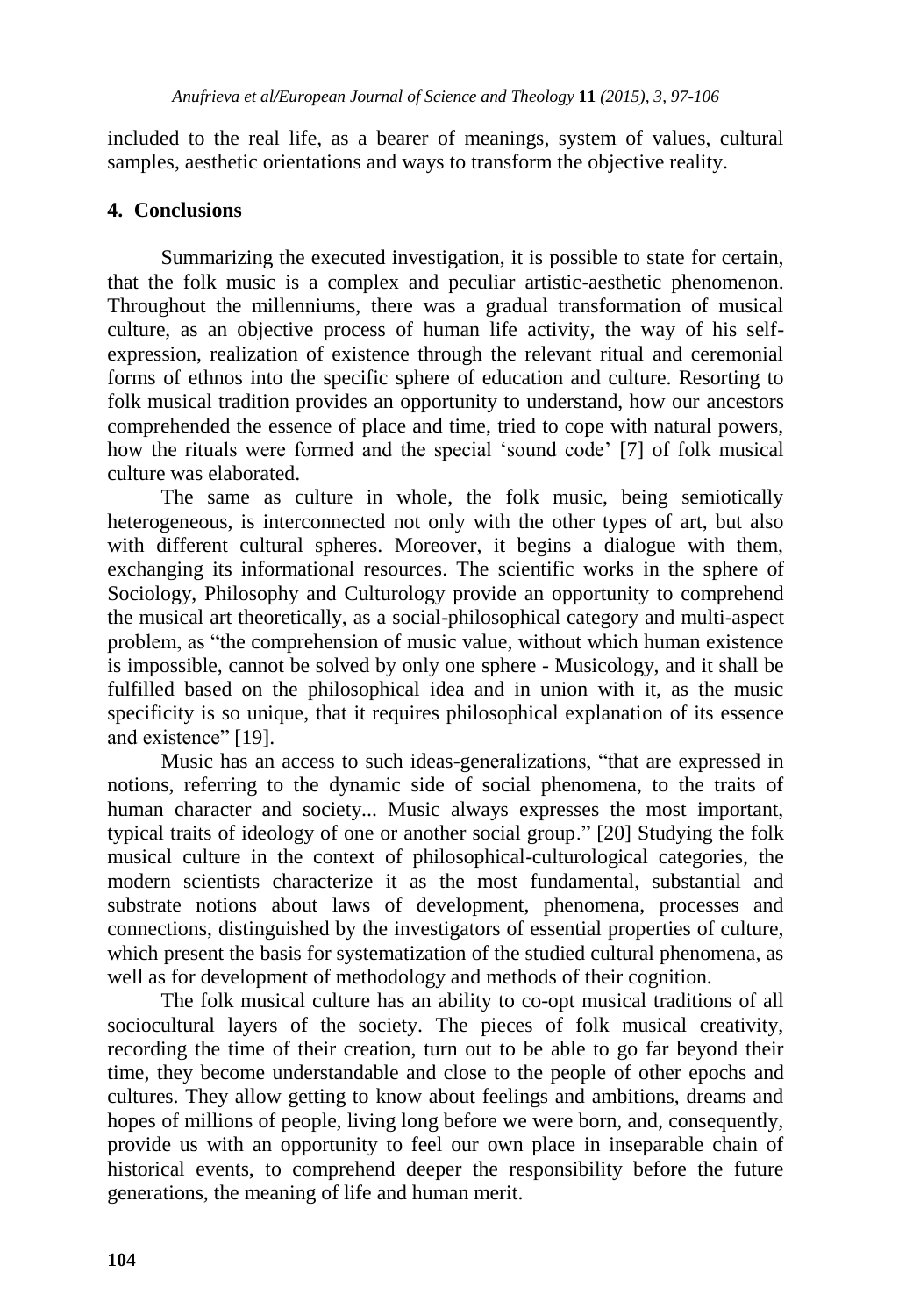Folk musical tradition personifies the highest spiritual-moral ethnic values, consolidates both modern Russian society and the humanity in whole, as the folk musical creativity of different nations, frequently widely separated from each other, has a variety of common traits and motives, appeared in similar conditions or inherited from the general source. People are the creators of national-cultural traditions [21]. The archive documents and certificates, reflecting the organic link with fundamental principles of the nation's worldview, provide the investigators with an opportunity to feel the poetic integrity of relation towards the world, the high artistic level of pieces of folk music culture.

Really increasing richness of relations, connecting a person with a society, influences on the variety of its artistic interests and demands. That is why the interaction of different types of sociocultural activity, functioning in the society, and the possibilities to influence on the formation of personality, thus, gains prominence, both in theoretical and practical, professional-pedagogical aspect.

Music, acting as a unique system of artistic values [22] and having different functional impact on the personality, is one of the determining factors of worldview formation. Resorting to different samples of folk musical tradition provides great opportunities to study and analyze the correlations of irrational and social aspects in the art work, to acquire the birth process of the aesthetic ideal in the artistic space of different cultures, as a model of perfect universe, and also to reveal the role of myth in modern musical culture.

As the musical art in whole is one of the cultural institutes, then the function of folk musical tradition shall be considered in keeping with the artistic culture, the society. The folk musical culture presents a special form of human spiritual life, mainly, the emotional life of the person. The main peculiarity of the folk musical culture, in the opinion of scientists, is the humanistic determination, cultivation of humanistic in a person, revelation of all his spiritual wealth and creative talent.

Studying the folk musical culture in the context of philosophicalculturological categories, the scientists characterize it as the most fundamental, substantial and substrate notions about laws of development, phenomena, processes and connections, distinguished by the investigators of essential properties of culture, which present the basis for systematization of the studied cultural phenomena, as well as for development of methodology and methods of their comprehension.

The traditional musical folklore provides handing down of culture to younger generations and, in definite sense, reproduces culture. The folk musical tradition, as structural and substantial component of folk artistic culture, determines the dynamics of processes, taking place in musical life, forms the musical-creative potential of the society, reproduces the subject (creator, translator and consumer) of culture, and mainly serves as a factor for integral development of the personality.